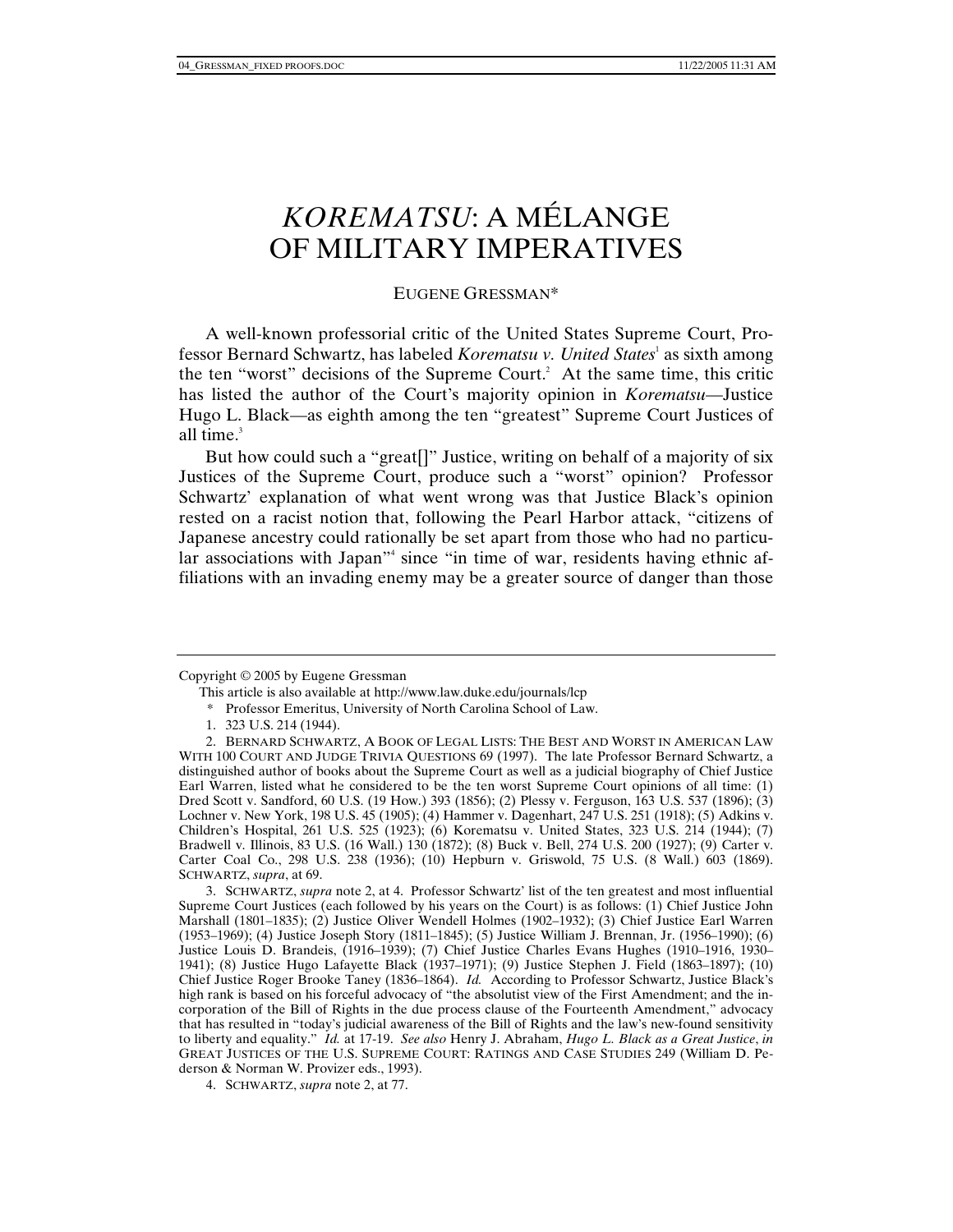of different ancestry."5 While one need not disagree with that explanation, there are some other reasons for giving *Korematsu* such a "worst" rating, reasons that are obvious from the face of the majority opinion. And there are other matters that should have been but were not dealt with in Justice Black's opinion.

Three Justices dissented from this "worst" opinion: Justice Roberts, Justice Murphy, and Justice Jackson. <sup>6</sup> Each wrote a separate opinion. To evaluate the written opinion of any Justice, be it a majority, a concurring, or a dissenting opinion, the opinion itself is the best evidence of what went right or wrong. The only concern here is what, if anything, went wrong in Justice Black's majority opinion in the *Korematsu* case.

## I

## THE BIRTH OF NEW EQUAL PROTECTION STANDARDS

The second paragraph of Justice Black's opinion, without reference to the wartime exclusion from the West Coast of all citizens of Japanese ancestry at issue in this case, creates new standards of judicial review of governmental restrictions that limit or curtail the civil rights of a single racial group:

[A]ll legal restrictions which curtail the civil rights of a single racial group are immediately suspect. That is not to say that all such restrictions are unconstitutional. It is to say that courts must subject them to the most rigid scrutiny. Pressing public necessity may sometimes justify the existence of such restrictions; racial antagonism never can.

The first and perhaps the most potent point made in that passage is that the courts "must" subject such "immediately suspect" governmental restrictions to the "most rigid scrutiny." This equal protection standard of review has been followed in subsequent cases involving racially-based restrictions, though not in the context of military orders or imperatives in wartime.<sup>8</sup>

Justice Black then states that this "most rigid scrutiny" test may be satisfied only if there is a "[p]ressing public necessity," more frequently termed a "com-

<sup>5</sup>*. Id.* Professor Schwartz' complete explanation of what went wrong in the *Korematsu* opinion appears in SCHWARTZ, *supra* note 2, at 76-78.

 <sup>6.</sup> Justice Felix Frankfurter, while joining the opinion of the Court in *Korematsu*, also wrote a separate concurring opinion in that case.  $323 \text{ U.S.}$  at  $224-25$ . That separate opinion is not of concern here. Nor does this article attempt to critique or evaluate the three dissenting opinions rendered in this case. None of the three dissents questioned Justice Black's use of "military imperative[s]" to describe wartime military orders, actions, or inactions. Nor did they comment on the new equal protection standards of judicial review contained in the second paragraph of Justice Black's opinion.

<sup>7</sup>*. Id.* at 216.

<sup>8</sup>*. See, e.g.*, Hunter v. Erickson, 393 U.S. 385, 392 (1969); Loving v. Virginia, 388 U.S. 1, 11 (1967). *See also* Missouri v. Jenkins, 515 U.S. 70, 120-21 (1995) (Thomas, J., concurring) ("At the heart of this interpretation of the Equal Protection Clause [outlawing the 'separate but equal' doctrine] lies the principle that the government must treat citizens as individuals, and not as members of racial, ethnic, or religious groups. It is for this reason that we must subject all racial classifications to the strictest of scrutiny, which (aside from two decisions rendered in the midst of wartime [citing *Hirabayashi v. United States*, 320 U.S. 81 (1943), and *Korematsu*]) has proven automatically fatal.").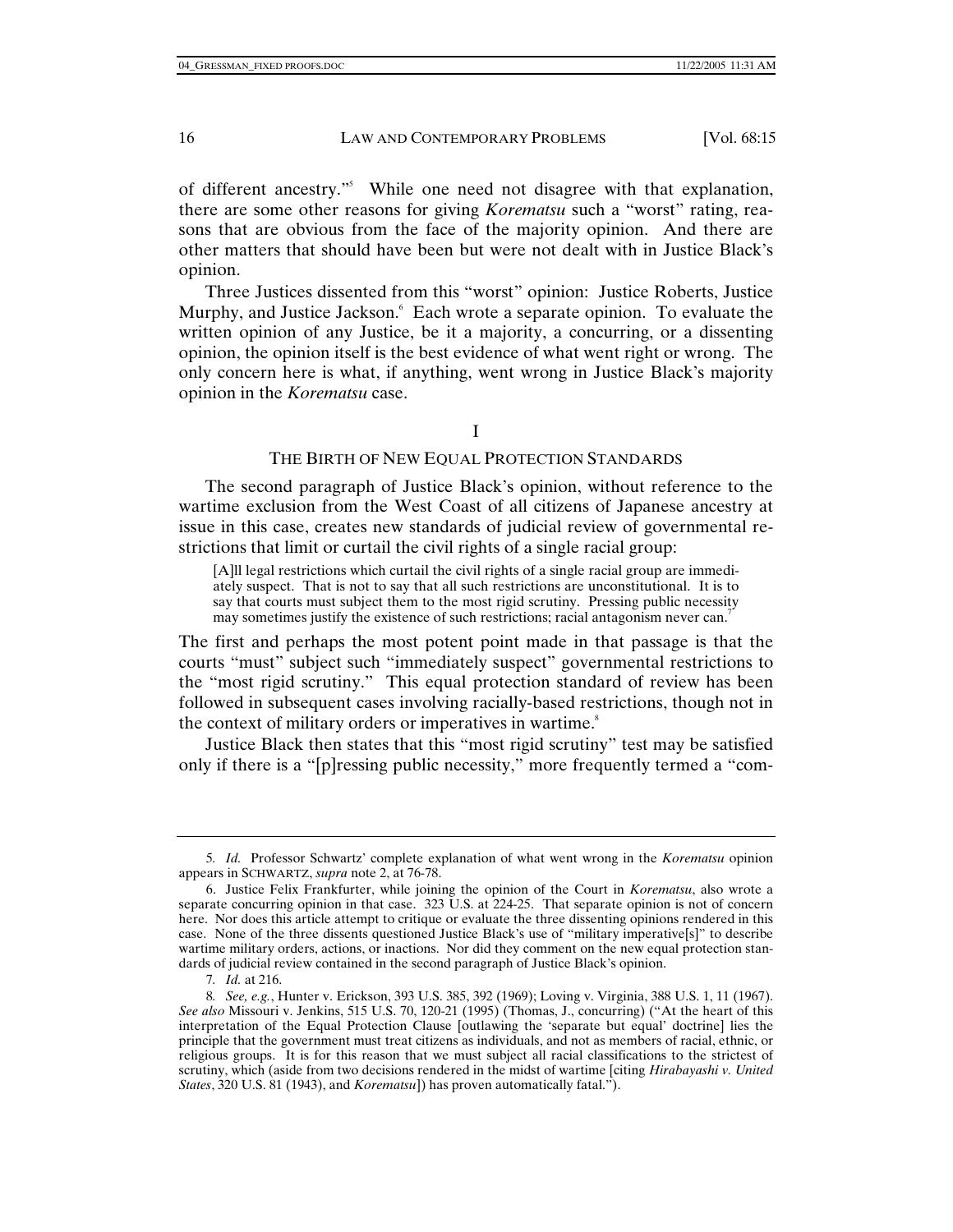pelling governmental interest."9 Yet even if this "[p]ressing public necessity" test or the "compelling governmental interest" test be satisfied, writes Justice Black, "racial antagonism *never* can"<sup>10</sup> justify curtailing "the civil rights of a single racial group." Such use of the word "never" must mean that no "[p]ressing public necessity" can ever justify imposing a curtailment of the civil rights of a single racial group if the real reason is "racial antagonism."

Moreover, in this critical passage, Justice Black does not say or suggest that wartime military orders, including those cast into statutory form, are immune from this "never can [justify]" proposition. While military orders dealing with strictly military matters are virtually immune from judicial review, a military order that affects or destroys the constitutional rights of American citizens has historically been judicially reviewed to determine if the military has overstepped the bounds of military necessity.<sup>11</sup>

Moreover, Justice Black surely must have known of the Court's decision long ago in *Ex parte Milligan*.<sup>12</sup> There the writ of habeas corpus had been suspended throughout the United States by the President despite the fact that federal courts remained open for such actions. In language highly adaptable to the curfew and exclusion orders that the military had ordered in the *Hirabayashi v. United States*13 and *Korematsu* cases, the *Milligan* majority opinion held if the country is at war and "is subdivided into military departments for mere convenience,"14 and the military commander of one of those departments has the authority, "if he chooses, within his limits, on the plea of necessity, with the approval of the Executive, [to] substitute military force for and to the exclusion of the laws [and the Constitution] and [to] punish [or to exclude] all persons, as he thinks right and proper, without fixed or certain rules,"15 then that constitutes a failure of republican government, and "there is an end of liberty regulated by law."16 Thus, if the military overstepped its authority in the Japanese relocation cases, then the military orders became reviewable using such civilian standards as those set forth by Justice Black in the second paragraph of his *Korematsu* opinion.

These *Korematsu* standards are certainly more relevant and harder to satisfy than the more relaxed "rational basis" standard used by Chief Justice Stone in writing for the Court in the earlier *Hirabayashi* case.<sup>17</sup> But Justice Black never

9*. E.g.*, Regents of Univ. of Cal. v. Bakke, 438 U.S. 265, 299 (1978) (principal opinion of Powell, J.).

<sup>10</sup>*. Korematsu*, 323 U.S. at 216 (emphasis added).

<sup>11</sup>*. See, e.g.*, *Ex parte* Milligan, 71 U.S. (4 Wall.) 2 (1866).

 <sup>12. 71</sup> U.S. (4 Wall.) 2 (1866).

 <sup>13. 320</sup> U.S. 81 (1943).

 <sup>14. 71</sup> U.S. (4 Wall.) at 124.

<sup>15</sup>*. Id.*

<sup>16</sup>*. Id. See also* Sterling v. Constantin, 287 U.S. 378, 401-03 (1932).

 <sup>17.</sup> In *Hirabayashi*, 320 U.S. at 81, a seemingly unanimous Court held constitutional a wartime military order subjecting all persons of Japanese ancestry, living within the large military zones on the West Coast, to a curfew requirement. No such persons could leave their homes between the hours of 8:00 p.m. and 6:00 a.m. *Id.* at 83. The curfew, instituted during the war between the United States and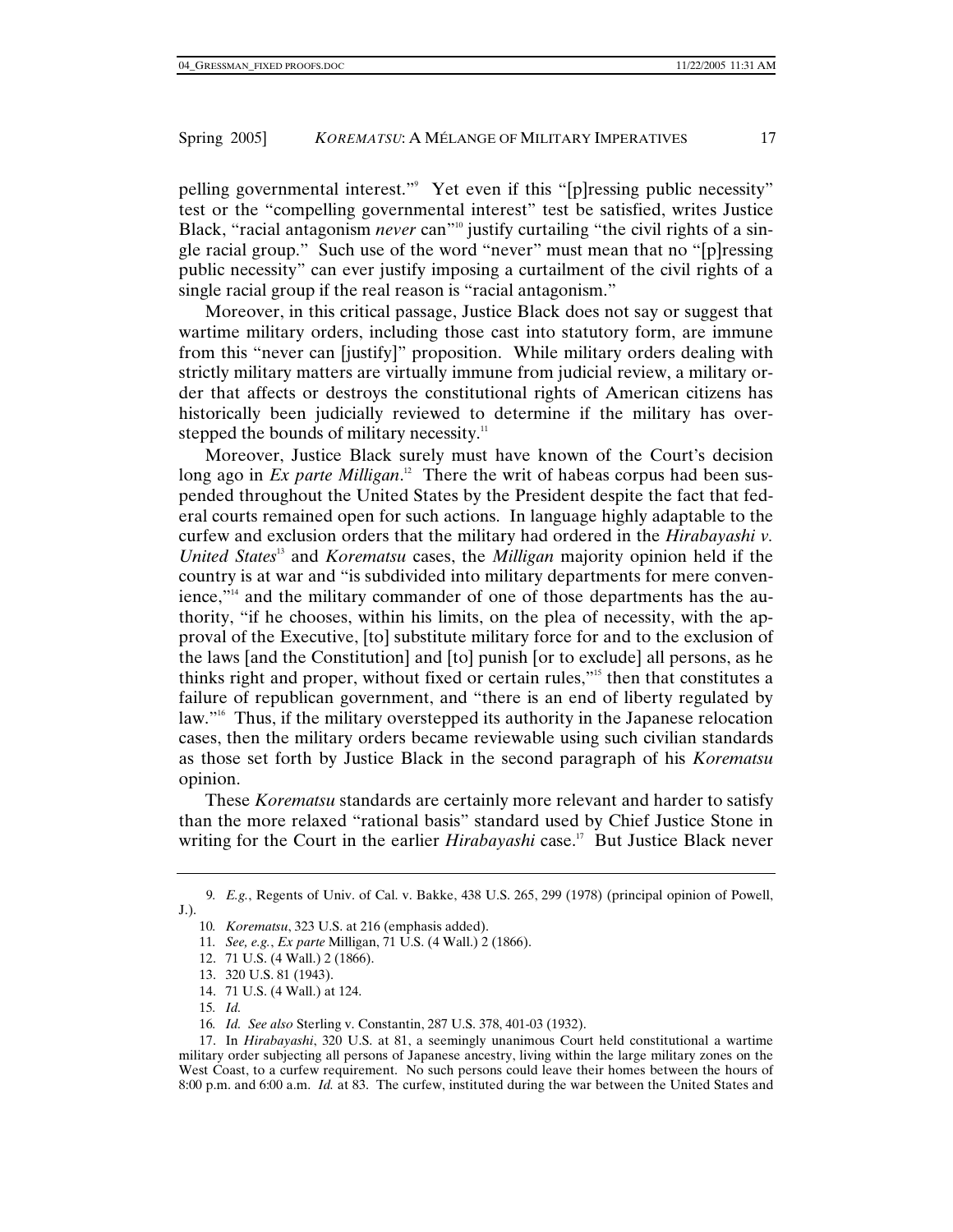says a word about the rational basis test used in *Hirabayashi* in assessing the constitutionality of the racially-based military curfew order there at issue.

In *Korematsu*, Justice Black remains strangely enigmatic about the governing standard of review of military orders that impact the civil and constitutional rights of American citizens. He never says which standard of review a court should use in assessing the constitutionality of the military order removing all permanent residents and all American citizens of Japanese ancestry from the West Coast military zone. Should a court use the "most rigid scrutiny," or the "rational basis," or the verboten "never can" standard? Justice Black never says which standard should be used here. Or did he mean to imply that such wartime military orders must always be respected by the courts, even though the orders might directly impact only a racial portion of the general public and might reflect either public or governmental "racial antagonism"?

Or perhaps Justice Black only meant to establish peacetime standards of review respecting the newly emerging concepts of equal protection for use in the post-*Lochner*<sup>18</sup> period. Or perhaps he was trying to emulate the famous footnote four of *United States v. Carolene Products,*19 in which Chief Justice Stone speculated about the narrower scope for operation of the presumption of constitutionality when legislation appears on its face to be within a specific prohibition of the Constitution.20 But if that were Justice Black's intent in the *Korematsu* opinion, he certainly failed to convey the thought that the newly stated standards of equal protection review were nothing more than possible standards to be litigated or used in future equal protection cases.<sup>21</sup>

Justice Black here appears to be saying that a court, in reviewing the constitutionality of a military order that directly impacts the constitutional rights of a given racial group of citizens, is limited to a determination of whether the "proper military authorities"<sup>22</sup> or Congress were sufficiently apprehensive that this racial group of citizens and immigrants posed "the gravest imminent danger

- 18. Lochner v. New York, 198 U.S. 45 (1905).
- 19. 304 U.S. 144 (1938).
- 20*. Id.* at 153.
- 21*. But see supra* text accompanying note 7.
- 22*. Korematsu*, 323 U.S. at 218.

Japan and under an Executive Order that authorized the taking of military measures to prevent espionage and sabotage, was held to be within the constitutional wartime powers of the United States. *See id.* at 104. It was enough, said Chief Justice Stone for the Court, that "circumstances within the knowledge of those charged with the responsibility for maintaining the national defense afforded a rational basis for the decision which they made. Whether we would have made it is irrelevant." *Id.* at 102. In so applying the rational basis test, Chief Justice Stone stated that, while "legislative classification or discrimination based on race alone has often been held to be a denial of equal protection [citing three cases, including *Yick Wo* v. *Hopkins*, 118 U.S. 356 (1886)]," *id.* at 100, those considerations were not controlling here because of a wartime danger of "espionage and sabotage," *id.*, and because Congress and the President should not be "precluded from taking into account those facts and circumstances which are relevant to measures for our national defense and for the successful prosecution of the war, and which may in fact place citizens of one ancestry in a different category from others," *id.* But the *Hirabayashi* Court never had before it any conclusive military or civilian evidence that American citizens of Japanese ancestry had engaged in nighttime espionage, sabotage, or other war-like activities.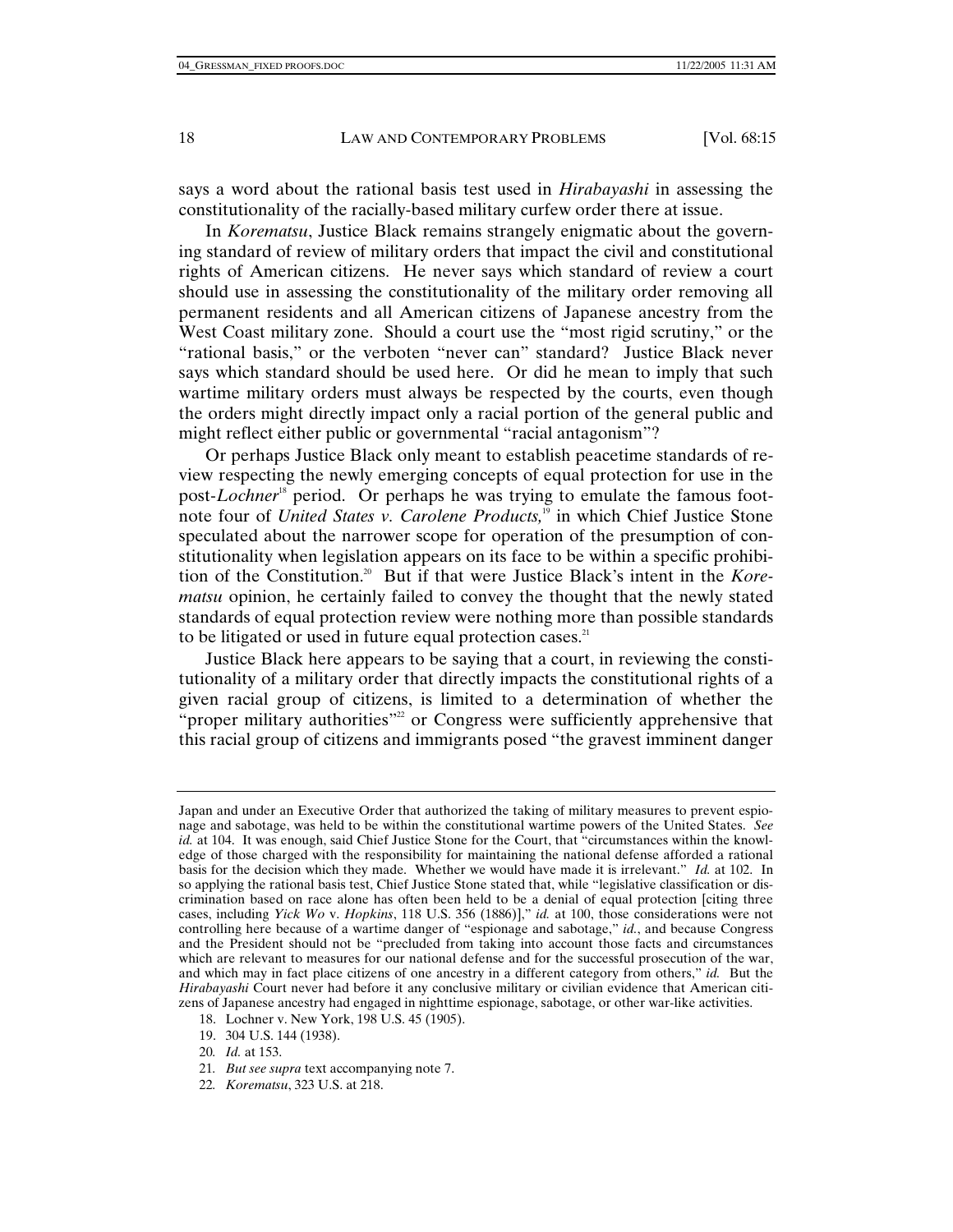to the public safety."<sup>23</sup> Any court would consider it foolhardy to review such military judgments; military apprehensiveness is not ordinarily subject to judicial review.

#### II

## THE CREATION OF "MILITARY IMPERATIVES"

When it comes to testing the constitutionality of the *Korematsu* exclusion order, Justice Black makes no effort to apply any of the standards of review that he had set forth in the opening passages of his *Korematsu* opinion. He does not say that the exclusion order must be subjected to "the most rigid scrutiny,"<sup>24</sup> or that the order itself was "immediately suspect"<sup>25</sup> because it curtailed "the civil rights of a single racial group."26 Nor does he bother to check whether the military order was so filled with "racial antagonism"<sup>27</sup> that even pressing public or military necessity could not justify its validity.

Justice O'Connor, in writing for a later Court in *Adarand Constructors, Inc. v. Pena*, 28 examined Justice Black's *Korematsu* opinion:

[I]n spite of the "most rigid scrutiny" standard [he] had just set forth, [Black's opinion] then inexplicably relied on "the principles we announced in the *Hirabayashi* case" to conclude that, although "exclusion from the area in which one's home is located is a far greater deprivation than constant confinement to the home from 8 p.m. to 6 a.m.," the racially discriminatory order [of exclusion] was nonetheless within the Federal Government's power.<sup>29</sup>

Korematsu himself had been convicted of violating an Act of March 21, 1942, $30$  which provided criminal sanctions for failing to remain in or leave any military area as prescribed by the Secretary of War or any military commander.<sup>31</sup> In this case, Lieutenant General John L. DeWitt, the Commanding General of the Western Defense Command, on May 3, 1942, had ordered that all residents of Japanese ancestry leave Military Area No. 1 and report to an "assembly center.<sup>"32</sup> Mr. Korematsu was never charged with any act of sabotage or espionage. His "crime" was a simple refusal to leave his home and report to a nearby assembly center.<sup>33</sup> Had he done so, he would then have been

- 31*. Korematsu*, 323 U.S. at 216.
- 32*. Id.* at 220-21; *see id.* at 229 (Roberts, J., dissenting).
- 33*. Id.* at 230 (Roberts, J., dissenting).

<sup>23</sup>*. Id.*

<sup>24</sup>*. Id.* at 216.

<sup>25</sup>*. Id.*

<sup>26</sup>*. Id.*

<sup>27</sup>*. Id.*

 <sup>28. 515</sup> U.S. 200 (1995).

<sup>29</sup>*. Id.* at 215 (citations omitted). Indeed, Justice Black's *Korematsu* opinion expressly states that Mr. Hirabayashi's curfew conviction and Mr. Korematsu's exclusion conviction "rest on the same 1942 Congressional Act and the same basic executive and military orders, all of which orders were aimed at the twin dangers of espionage and sabotage." 323 U.S. at 217.

 <sup>30.</sup> Ch. 191, 56 Stat. 173 (1942).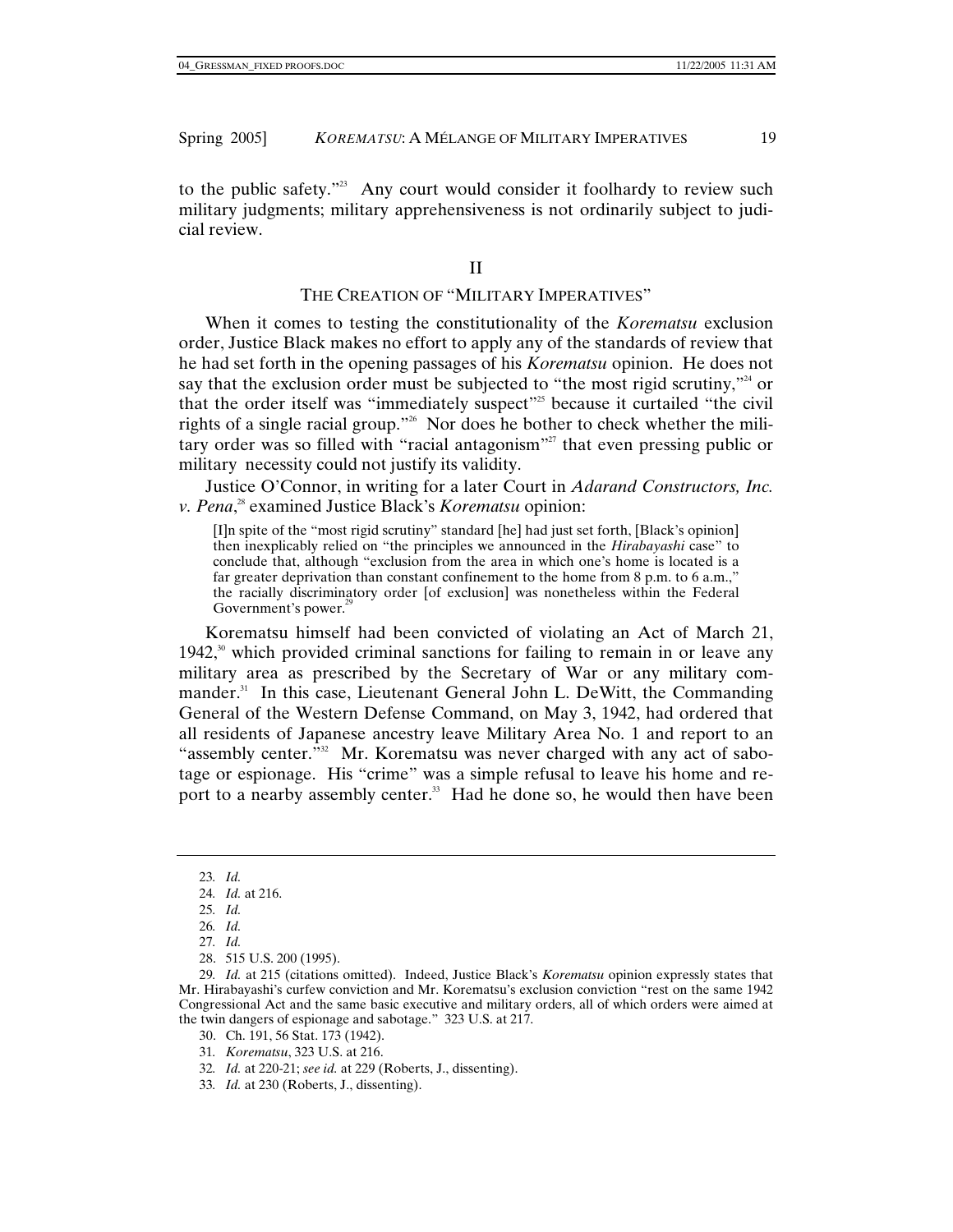deported to a "relocation center"<sup>34</sup> in an interior state or area, taking with him only a few personal items and leaving behind his home and his job and any other business or economic interests.35 And such relocation was to occur without any opportunity to prove his loyalty to the United States.<sup>36</sup> As Justice Murphy said in his *Hirabayashi* concurrence, all this "bears a melancholy resemblance to the treatment accorded to members of the Jewish race in Germany and in other parts of Europe."37

Justice Black then rests the constitutionality of the exclusion order, as well as the curfew order in the earlier *Hirabayashi* case, on "military imperative[s]"<sup>38</sup> a term never before used by the Supreme Court in assessing the validity of a military order. Even the *Hirabayashi* opinion, so much relied upon by Justice Black, consistently referred to the curfew order there at issue as simply a "curfew order"39 rather than a "military imperative." Nor has the Supreme Court subsequently ever used that imperative language. Perhaps Justice Black thought the term more impressive, more likely to inspire a judicial refusal to overturn an "imperative" rather than a simple "order."

But whatever the reason for this one-time adventure with imperativeness, Justice Black found that the imperatives in the *Korematsu* case were composed of at least three parts:

(1) Exclusion of all those of Japanese origin was deemed necessary by military authorities "because of the presence of an unascertained number of disloyal members of the group, most of whom we [the Court] have no doubt were loyal to this country."<sup>40</sup>

JACOBUS TENBROEK ET AL., PREJUDICE, WAR AND THE CONSTITUTION 124-25 (4th prtg. 1970).

39*. E.g.*, *Hirabayashi*, 320 U.S. at 85.

<sup>34</sup>*. Id.* at 221.

 <sup>35.</sup> Coauthors Jacobus tenBroek, Edward Barnhart, and Floyd Matson noted the following: The evacuees were allowed to take only a few specified personal belongings. For each member of the family, "bedding and linens (no mattresses) . . . toilet articles . . . extra clothing . . . sufficient knifes, forks, spoons, plates, bowls and cups . . . essential personal effects" were to be taken. Everything else had to be left behind. "No pets of any kind will be permitted. No personal items and no household goods will be shipped to the Assembly Center." Most evacuees had five days after official notice of their removal to sell, rent, loan, store, or give away their real property and possessions; many, of course, acted before the notice for their area was posted. Household goods and cars could be stored with the government, but only at the owner's risk and without insurance. . . .

<sup>[</sup>T]he evacuees suffered heavy financial losses. One analyst . . . estimated that "if one includes both income and property losses . . . the total would exceed \$350,000,000."

<sup>36</sup>*. See id.* at 216, 223.

 <sup>37. 320</sup> U.S. at 111.

<sup>38</sup>*. Korematsu*, 323 U.S. at 219.

<sup>40</sup>*. Korematsu*, 323 U.S. at 218-19. The only "justification" for the Court's assumption that there were some possible disloyal members among those of Japanese ancestry was that, according to "investigations made subsequent to exclusion," *id.* at 219, "[a]pproximately five thousand American citizens of Japanese ancestry [out of a total 112,000 such citizens] refused to swear unqualified allegiance to the United States and to renounce allegiance to the Japanese Emperor, and several thousand evacuees requested repatriation to Japan," *id.* But none of these so-called "disloyal members of the group," *id.* at 218, were ever found to have committed, nor were likely to commit, any act of espionage or sabotage.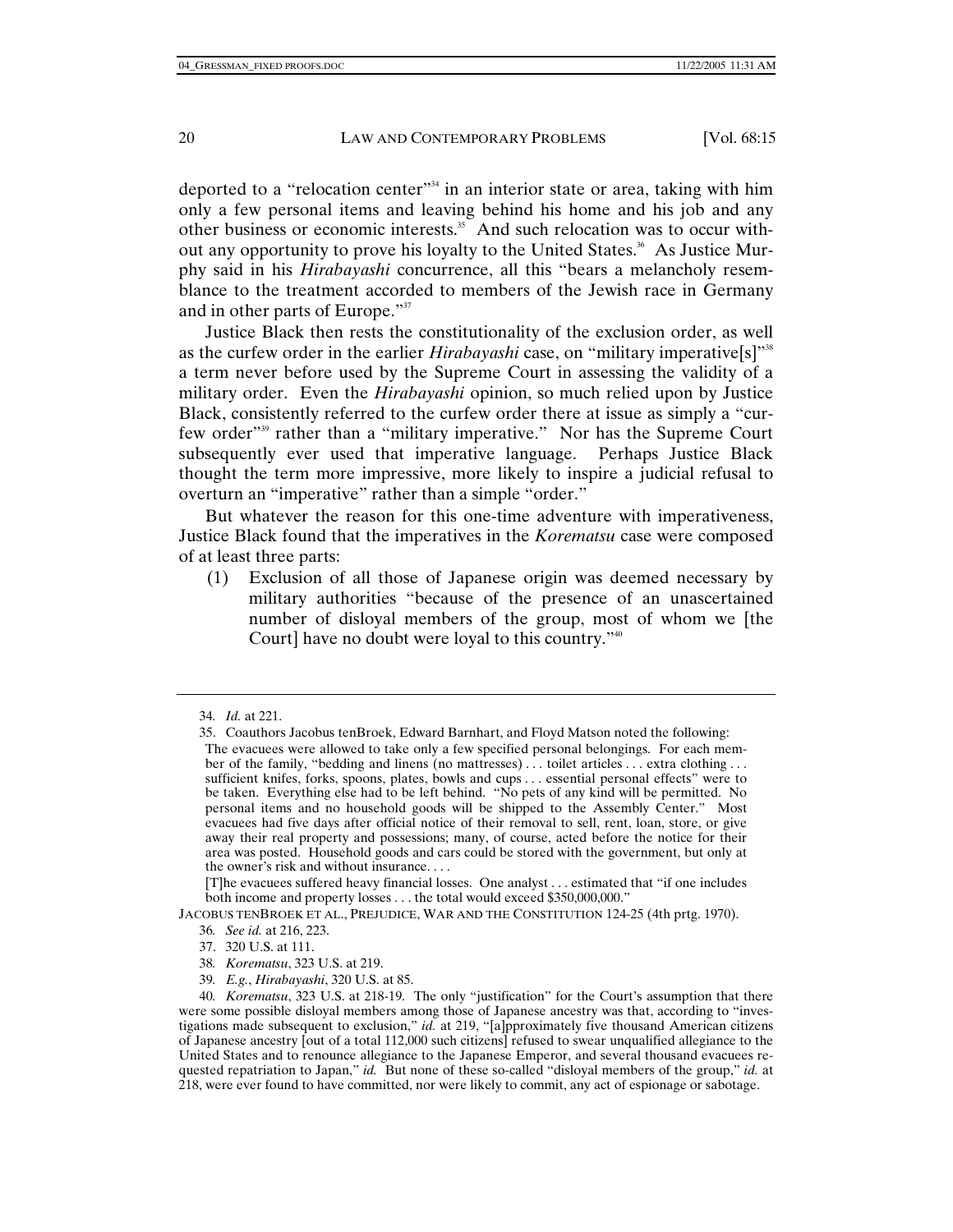- (2) "It was because we could not reject the finding of the military authorities that it was impossible to bring about an immediate segregation of the disloyal from the loyal that we sustained [in *Hirabayashi*] the validity of the curfew order as applying to the whole group."<sup>41</sup>
- (3) "In the instant case, temporary exclusion of the entire group was rested by the military on the same ground....  $[E]$ xclusion of the whole group was for the same reason a military imperative." $42$

And so the critical "military imperative" in Justice Black's view was "the finding of the military authorities that it was impossible to bring about an immediate segregation of the disloyal from the loyal."43 But where was there any military imperative or provision in the exclusion order that only the disloyal were targeted to be removed from the West Coast military area? If the objects of the exclusion order were all those of Japanese ancestry, there would be no need to distinguish between the loyal and the disloyal. Yet Justice Black accepted as the critical and decisive "military imperative" this rather irrelevant and lame excuse that the military had no time to determine who were the loyal and who were the disloyal American citizens of Japanese ancestry.<sup>44</sup> So the entire group of  $112,000$  citizens and residents of Japanese ancestry,<sup>45</sup> loyal or not, must be and were physically removed from the West Coast military areas. The military did find time, however, to determine the loyalty of some such citizens once they had all been removed to relocation centers.<sup>46</sup>

Justice Black then stated that this "military imperative" of no time to make immediate determinations of loyalty "answers the contention that the exclusion was in the nature of group punishment based on antagonism to those of Japanese origin."47 But how does that statement square with Justice Black's earlier statement that racial antagonism "never can"<sup>48</sup> justify any kind of curtailment of "the civil rights of a single racial group"?" Justice Black never examined the military order evicting Mr. Korematsu from his home, nor had Chief Justice

<sup>41</sup>*. Id.*

<sup>42</sup>*. Id.*

<sup>43</sup>*. Id.* In contrast, Justice Murphy's dissenting opinion in *Korematsu* noted that during World War II it took only six months for British "alien tribunals" to examine 74,000 German and Austrian resident aliens and to determine if they were "real enem[ies]" of the Allies or only "friendly enem[ies]." *Id.* at 242 n.16. Of those 74,000 aliens only 2,000 were interned. *Id.*

 <sup>44.</sup> Justice Douglas authored the Court's opinion in *Ex parte Endo*, 323 U.S. 283 (1944), and Justice Roberts and Justice Murphy wrote concurring opinions. Justice Roberts pointed out that Miss Endo, now an admittedly loyal citizen, had been deprived of her due process liberty for a period of years by virtue of the original exclusion order.  $323 \text{ }\hat{U}$ .S. at 310. "Under the Constitution," he wrote, "she should be free to come and go as she pleases. Instead, her liberty of motion and other innocent activities have been prohibited and conditioned" by the exclusion order that was approved in *Korematsu*. *Id.*

<sup>45</sup>*. See Korematsu*, 323 U.S. at 242.

 <sup>46.</sup> *See Endo*, 323 U.S. at 283 (decided on the same day that the *Korematsu* decision was rendered).

<sup>47</sup>*. Korematsu*, 323 U.S. at 219.

<sup>48</sup>*. Id.* at 216.

<sup>49</sup>*. Id.*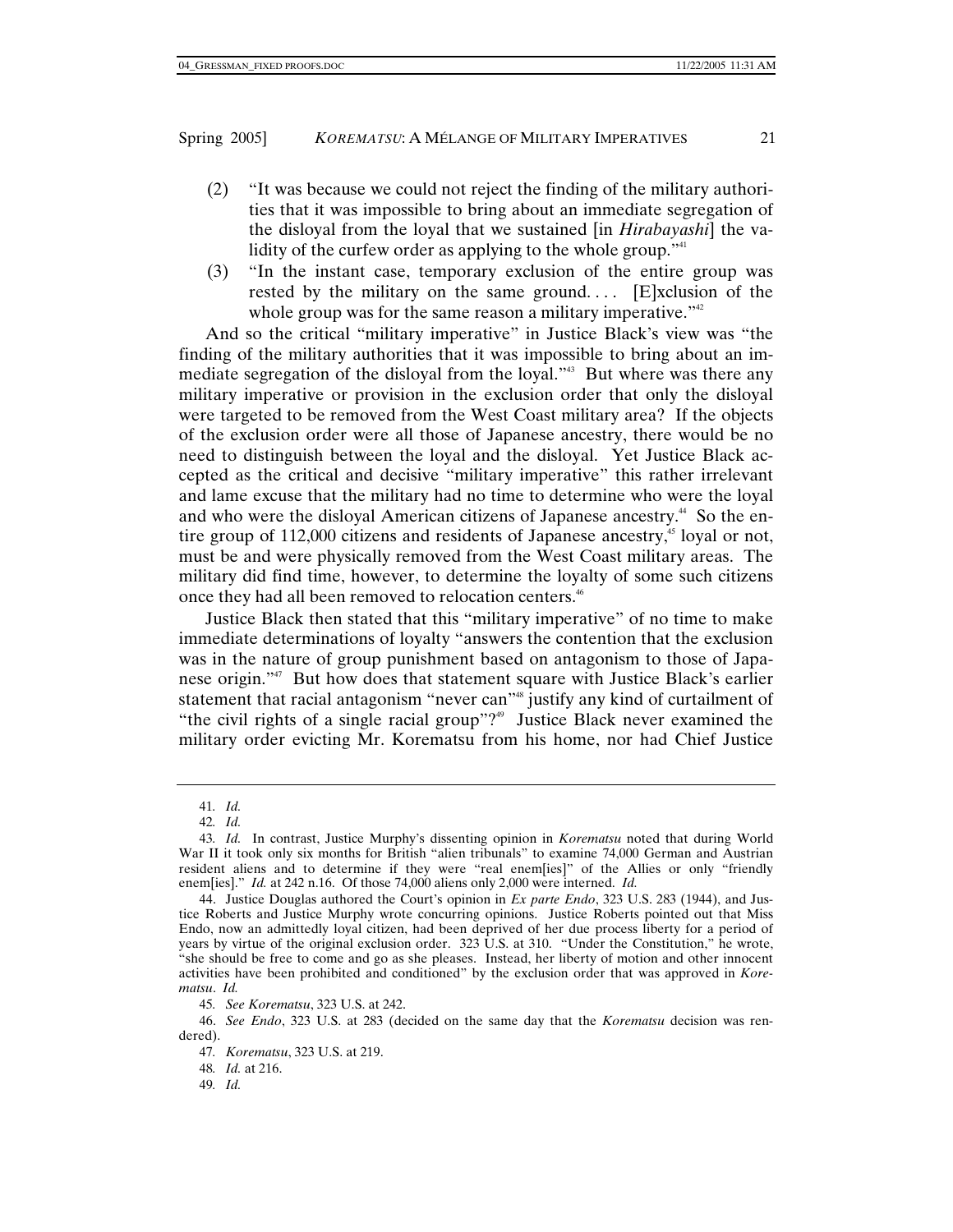Stone in writing the earlier *Hirabayashi* case ever examined the curfew order, to see if either or both of these orders were so filled with "racial antagonism" that even "[p]ressing public necessity"<sup>50</sup> could not save the orders. If "racial antagonism" did indeed permeate both orders, without any chance to prove the loyalty of those of Japanese ancestry, then those citizens and residents were truly denied their constitutional rights to live, work, and move about as they saw fit.

As if to make matters worse, Justice Black writes that the Court was "not unmindful of the hardships"<sup>51</sup> imposed by these "military imperative[s]"

upon a large group of American citizens. . . . But hardships are part of war, and war is an aggregation of hardships. . . . Citizenship has its responsibilities as well as its privileges, and in time of war the burden is always heavier. Compulsory exclusion of large groups of citizens from their homes, except under circumstances of direst emergency and peril, is inconsistent with our basic governmental institutions. But when under conditions of modern warfare our shores are threatened by hostile forces, the power to protect must be commensurate with the threatened danger.<sup>52</sup>

When there is no substantial proof or military fear of imminent danger of hostile invasion, or when only a racial portion of citizens are required to move out of harm's way, that power to protect should be commensurate with the constitutional rights of that racial portion.

So at last Justice Black gives us sort of a standard of review of wartime military orders that exclude "large groups of citizens from their homes."53 If "our shores are threatened by hostile forces<sup>"54</sup> it becomes a "military imperative" to remove all American citizens and residents who are related by blood or ancestry to the invading forces because those American citizens and residents might engage in espionage and sabotage to help their ancestral invading forces. If the American military forces find it "impossible to bring about an immediate segregation of the disloyal from the loyal"<sup>55</sup> of these ancestrally ill-starred citizens, then "exclusion of the whole group was for the same reason a military imperative"<sup>56</sup> that the Court must respect.<sup>57</sup>

So much for judicial review of "military imperative[s]" that deprive American citizens of their constitutional right to live and move about as they see fit. Is such an imperative to be respected simply because the military has no time to determine the "loyal[ty]" or "disloyal[ty]" of a given racial ancestry group of citizens, thereby sending both the "loyal" and the "disloyal" to concentration camps?

And by what standards did the military intend to use to determine "loyal[ty]" and "disloyal[ty]"? Should substantial proof be required that either

<sup>50</sup>*. Id.*

<sup>51</sup>*. Id.* at 219.

<sup>52</sup>*. Id.* at 219-20.

<sup>53</sup>*. Id.* at 220.

<sup>54</sup>*. Id.*

<sup>55</sup>*. Id.* at 219.

<sup>56</sup>*. Id.*

<sup>57</sup>*. See id.* at 223-24.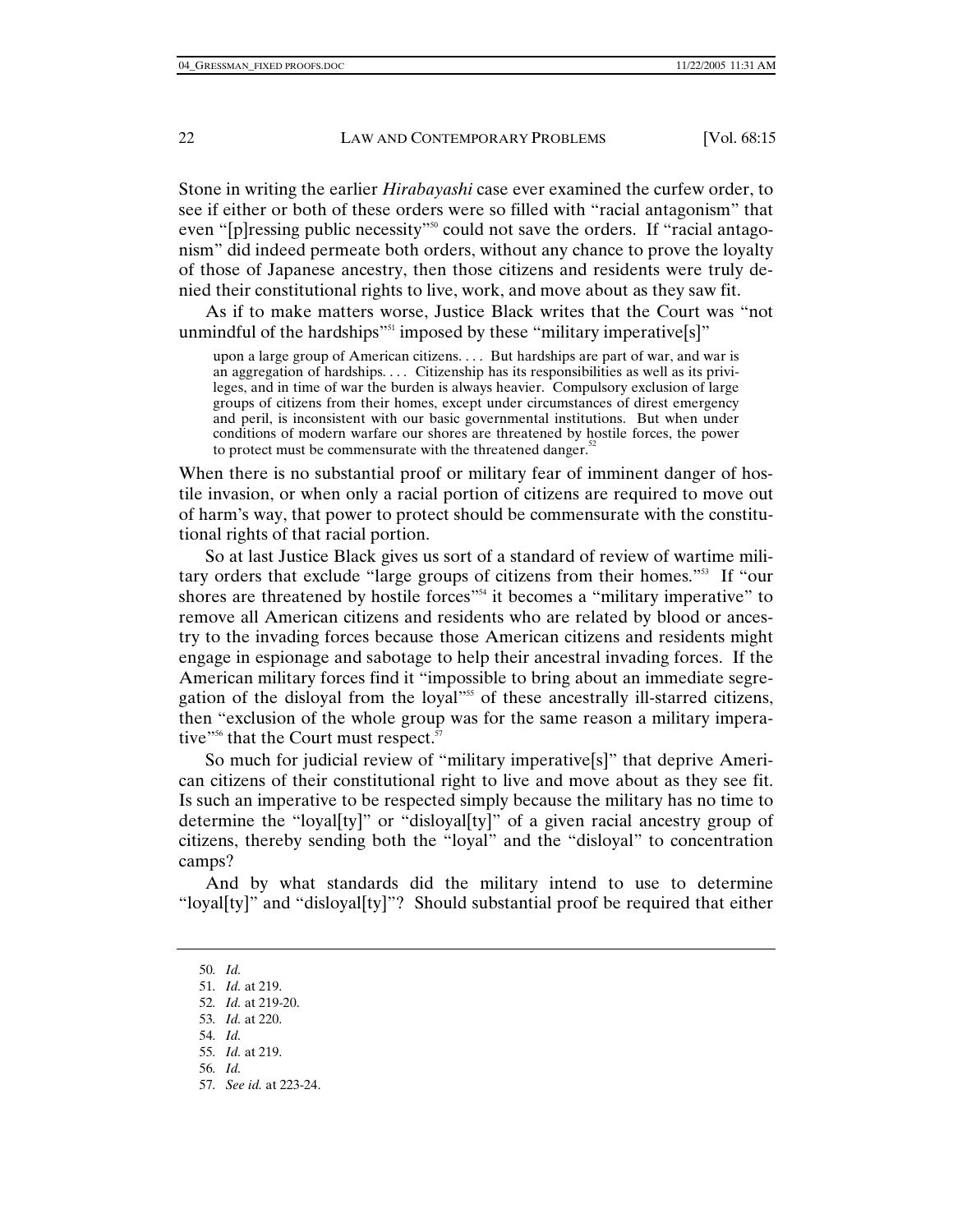the "loyal" or the "disloyal" had committed, or were racially prone to commit, acts of sabotage or espionage?

Does all this mean, then, that a military inability or refusal to take the time to distinguish between the loyal and the disloyal of a group of citizens will always trump the claim that the exclusion was, in Justice Black's words, "in the nature of group punishment based on antagonism to those of Japanese origin"?58 Not necessarily. If the Court were to find another "military imperative" acknowledging that "racial antagonism" permeated the military exclusion order in question, then perhaps Justice Black would agree that the exclusion order was unconstitutional. Indeed, there was just such a military imperative in this case, a military order through which its author openly proclaimed and indeed boasted that the exclusion of all citizens, the Nisei, and resident aliens, the Issei, of Japanese ancestry was designed not to promote any established military purpose but mainly to get rid of "those Japs." They had long been the recipients of racial hatred, both personally and as business competitors, in California and other west coast states. The exclusion orders were vigorously supported by those local "Jap haters."

That cruel phenomenon of racial antagonism that permeated the exclusion and curfew orders was plainly acknowledged in the final report<sup>59</sup> ("Final Report") produced by the military author and promoter of those orders— Lieutenant General John L. DeWitt, the Commanding General of the Western Defense Command. This Final Report, which had been reviewed and approved by General DeWitt's military superiors, and perhaps even by the President, was part of the record before the Court in the *Korematsu* case. It was cited and quoted extensively in Justice Murphy's dissenting opinion in *Korematsu*.<sup>60</sup> In addition, this Final Report enabled Justice Roberts to note in his *Korematsu* dissent that "[t]he obvious purpose of the [exclusion] orders made, taken together, was to drive all citizens of Japanese ancestry into Assembly Centers within the zones of their residence, under pain of criminal prosecution."<sup>61</sup>

General DeWitt's Final Report boastfully but honestly revealed the "racial antagonism" that had inspired and permeated the issuance and administration of the curfew and the exclusion orders.<sup>62</sup> The Report presented no evidence, other than rumors, why removal of these citizens of Japanese ancestry would help promote the military defense of the West Coast, while leaving all other citizens in an "exposed" position should the Japanese military seek to invade the West Coast. This Report, moreover, certainly qualifies as a "military imperative," one that the Court should have recognized and considered in this

<sup>58</sup>*. Id.*

 <sup>59.</sup> U.S. WAR OFFICE, FINAL REPORT: JAPANESE EVACUATION FROM THE WEST COAST 1942 (1943). The Final Report was released publicly in 1944.

 <sup>60. 323</sup> U.S. at 233-42.

<sup>61</sup>*. Id.* at 229.

<sup>62</sup>*. See Korematsu*, 323 U.S. at 235-42 (Murphy, J., dissenting) (construing U.S. WAR OFFICE, FINAL REPORT, *supra* note 59).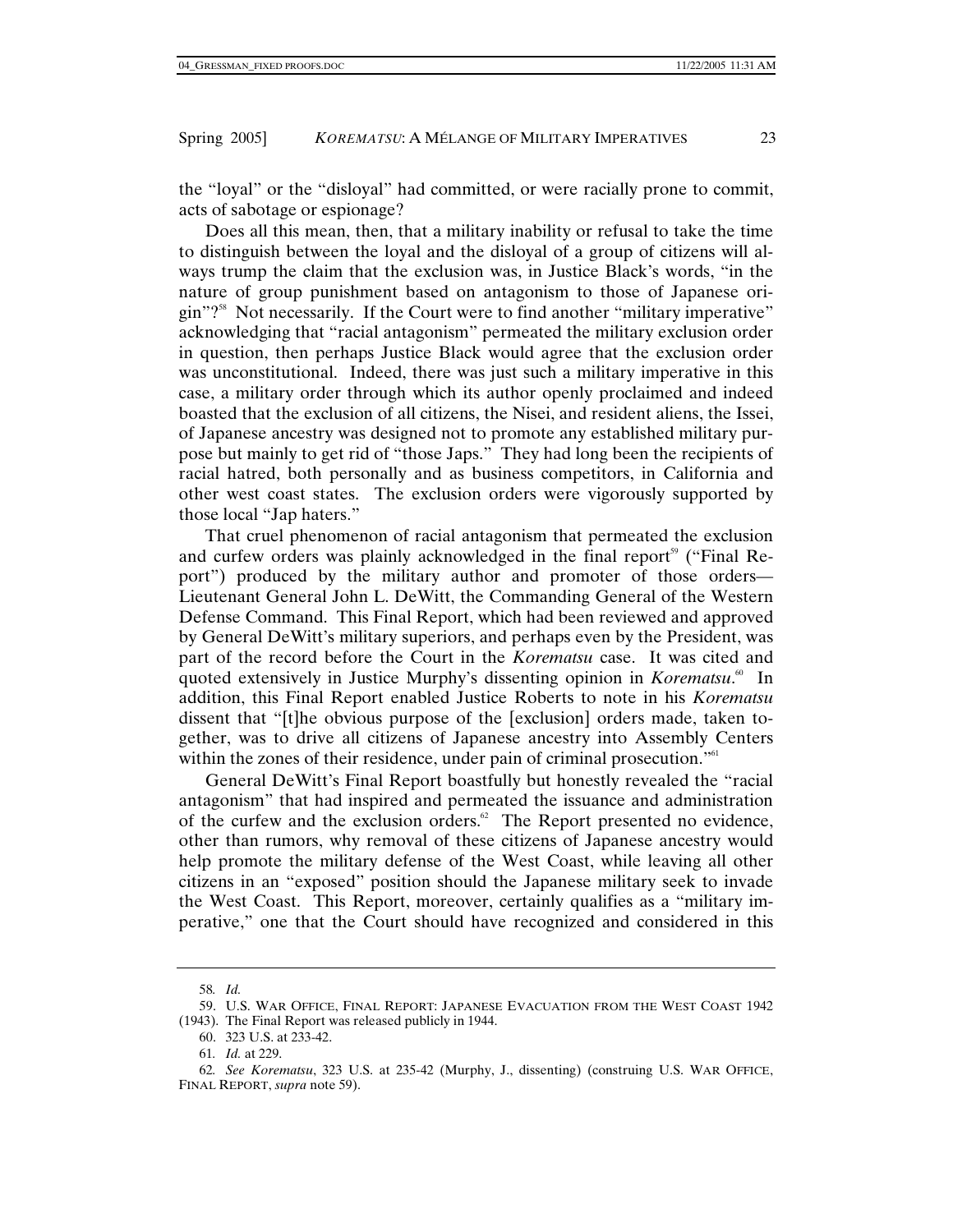case. It was this Report of the Commanding General that revealed the "racial antagonism" that thoroughly permeated the exclusion and eviction of those citizens and residents of Japanese ancestry.<sup>63</sup> To repeat, this detailed account in the Final Report of this long-standing "racial antagonism" toward American citizens of Japanese ancestry and toward resident Japanese who had never sought American citizenship formed the basis of Justice Murphy's dissent in the *Korematsu* case.<sup>64</sup> From that Report, Justice Murphy was able to detail the personal and economic hatred and racial antagonism that West Coast citizens had long shown toward Japanese ancestral residents, the same racial hatred and antagonism that somehow had inspired if not justified the military curfew and exclusion orders.<sup>65</sup>

Why Justice Black refused even to mention, let alone analyze, General DeWitt's Final Report, remains a mystery. That report was certainly a military report, even with its highly partisan and sometimes bizarre statements.<sup>66</sup> And it was also one of those "military imperative[s]" that Justice Black said should be considered and possibly respected, particularly in wartime. Had it been fairly analyzed, it would have forced the conclusion that "racial antagonism" so permeated the whole ejection and removal of citizens and residents of Japanese ancestry as to warrant imposing what Justice Black early in his opinion said: "[R]acial antagonism never can" justify curtailing "the civil rights of a single racial group." There never has been such a military admission of constitutional error.

Why Justice Black reduced the whole issue of racial antagonism to a mere claim, a claim made in the briefs and oral arguments before the Court, while failing to acknowledge even the existence of the Final Report of General DeWitt, will forever remain unknown. That failure will always serve to help render Black's *Korematsu* opinion one of the "worst" in history.<sup>67</sup>

<sup>63</sup>*. Id.*

<sup>64</sup>*. Id.*

<sup>65</sup>*. Id.*

 <sup>66.</sup> Professor Laurence H. Tribe has taken note of General DeWitt's "remarkable" argument in his Final Report "that the subversive threat posed by Americans of Japanese descent on the West Coast was confirmed by the sinister absence of any overtly subversive activities in that area after Pearl Harbor." LAURENCE H. TRIBE, AMERICAN CONSTITUTIONAL LAW 1466 n.7 (2d ed. 1988).

 <sup>67.</sup> Of note are the observations of biographer Roger Newman:

<sup>[</sup>T]he commander [DeWitt] was an old friend. Josephine [Black's first wife] renewed her Birmingham friendship with DeWitt's wife Martha in Hugo's first term in the Senate. The two couples saw each other socially on occasion. And not only had Hugo stayed at the Army War College, headed by DeWitt, before and after his nomination to the Court, but Hugo's messenger, Spencer Campbell, was now working with the DeWitts in California. Black's faith in DeWitt added to his belief that the commander in the field had the right and the power to make the decision who should remain in an area.

ROGER K. NEWMAN, HUGO BLACK: A BIOGRAPHY 314 (1994). *See also* HOWARD BALL, HUGO L. BLACK: COLD STEEL WARRIOR 175-76 (1996) ("The person in charge of West Coast military defense was General J. L. DeWitt, a friend of the Blacks for over a decade. . . . Black's opinion validated the actions of his friend, General DeWitt; Hugo evidently did not see the need to recuse himself from the case because of this friendship. None of the brethren knew about the relationship, except Douglas,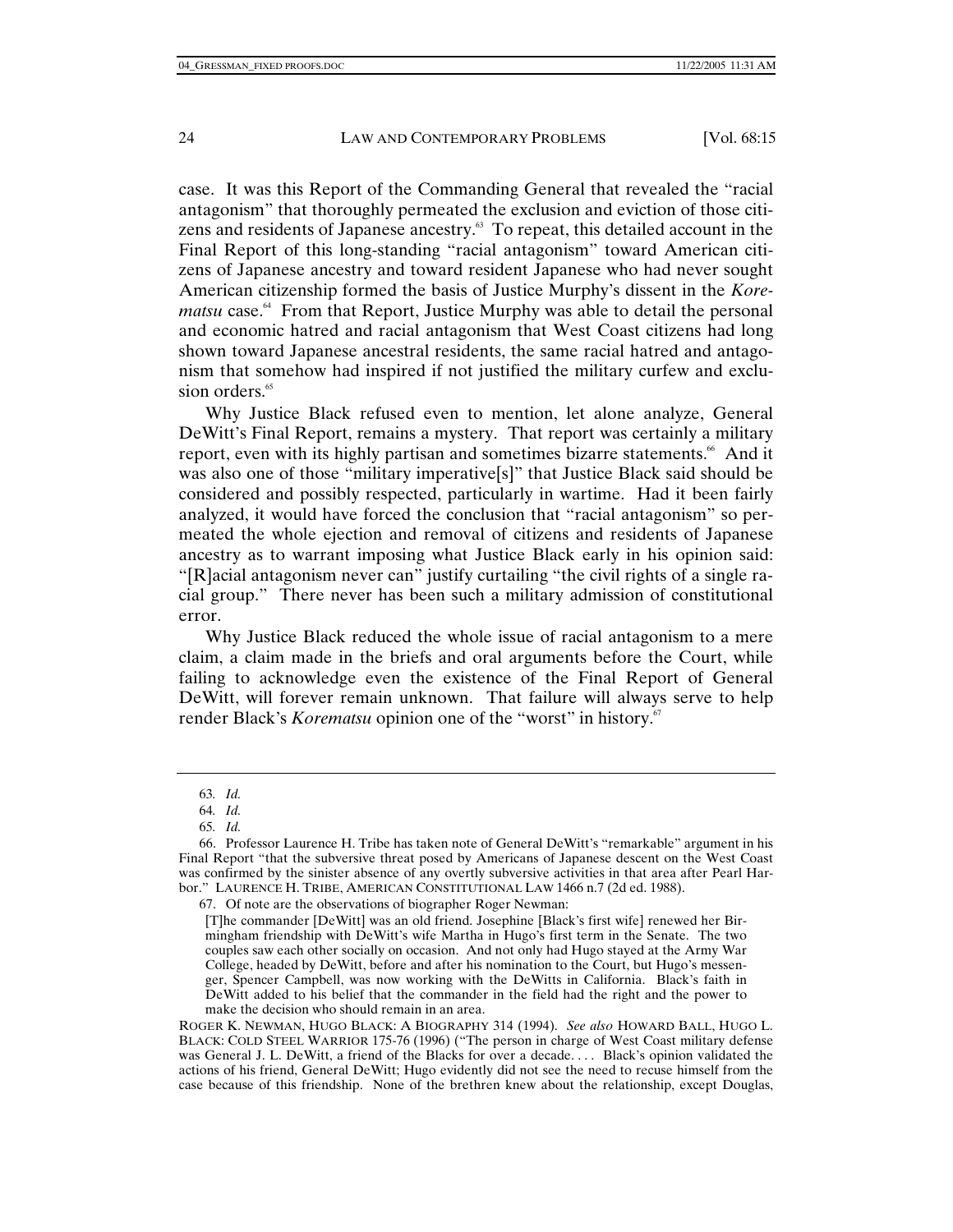Justice Black never regretted his decision in *Korematsu*. He believed he did the right thing under the circumstances.<sup>68</sup>

#### III

### THE BITTER AND APOLOGETIC AFTERMATH

Since Justice Black died in 1971, he never witnessed Congress' apology to the Japanese American community for these wartime decisions, including Supreme Court's *Korematsu* decision. In 1988, after prolonged investigation by a special congressional commission, Congress enacted into law the following Statement:

The Congress recognizes that, as described by the Commission on Wartime Relocation and Internment of Civilians, a grave injustice was done to both citizens and permanent resident aliens of Japanese ancestry by the evacuation, relocation, and internment of civilians during World War II. As the Commission documents, these actions were carried out without adequate security reasons and without any acts of espionage or sabotage documented by the Commission, and were motivated largely by racial prejudice, wartime hysteria, and a failure of political leadership. The excluded individuals of Japanese ancestry suffered enormous damages, both material and intangible, and there were incalculable losses in education and job training, all of which resulted in significant human suffering for which appropriate compensation has not been made. For these fundamental violations of the basic civil liberties and constitutional rights of these individuals of Japanese ancestry, the Congress apologizes on behalf of the Nation. $69$ 

Provision was then made to pay each eligible citizen of Japanese ancestry the sum of \$20,000.<sup>70</sup>

This was an historic instance which Congress used its legislative powers to "overrule" a judicial decision. It did so by expressing public displeasure with a specific ruling of the Supreme Court. It is the only known instance where Congress has apologized "on behalf of the Nation" for such a hurtful and ugly instance of "racial antagonism."<sup>71</sup> In addition, the Executive Department made a similar confession of error when, in 1998, President Clinton honored Mr. Korematsu with the Presidential Medal of Freedom, the country's highest civilian award.<sup>72</sup>

- 69. 50 App. U.S.C. § 1989a (2000). It has never been repealed.
- 70. 50 App. U.S.C. § 1989b-4 (2000).
- 71*. Korematsu*, 323 U.S. at 216.

 72. Statement by Press Secretary on Medal of Freedom Recipients (Jan. 15, 1998), *available at* http://www.clintonfoundation.org/legacy/011598-statement-by-press-secretary-on-medal-of-freedomrecipients.htm (last visited Mar. 30, 2005) (on file with Law & Contemporary Problems).

who, with his wife, had visited the DeWitts, staying at their West Coast residence shortly before the war began.")

<sup>68</sup>*. See* NEWMAN, *supra* note 67, at 318-19. *See also* MR. JUSTICE AND MRS. BLACK: THE MEMOIRS OF HUGO L. BLACK AND ELIZABETH BLACK 71-72 (1986) ("He stoutly maintained that if the circumstances were the same now as they were then, he would do it the same way.... '[W]e were in a state of war with Japan . . . . There were fears that California would be infiltrated and taken over by the Japanese. Hysteria was everywhere. Some Japanese people had been attacked on the streets by fearful citizens. The Japanese were distinguishable by their features and were also in danger. Reports were coming in through the press and radio that Japanese planes had been sighted close to New York. Yes, given the circumstances, I would still write *Korematsu* the same way.'")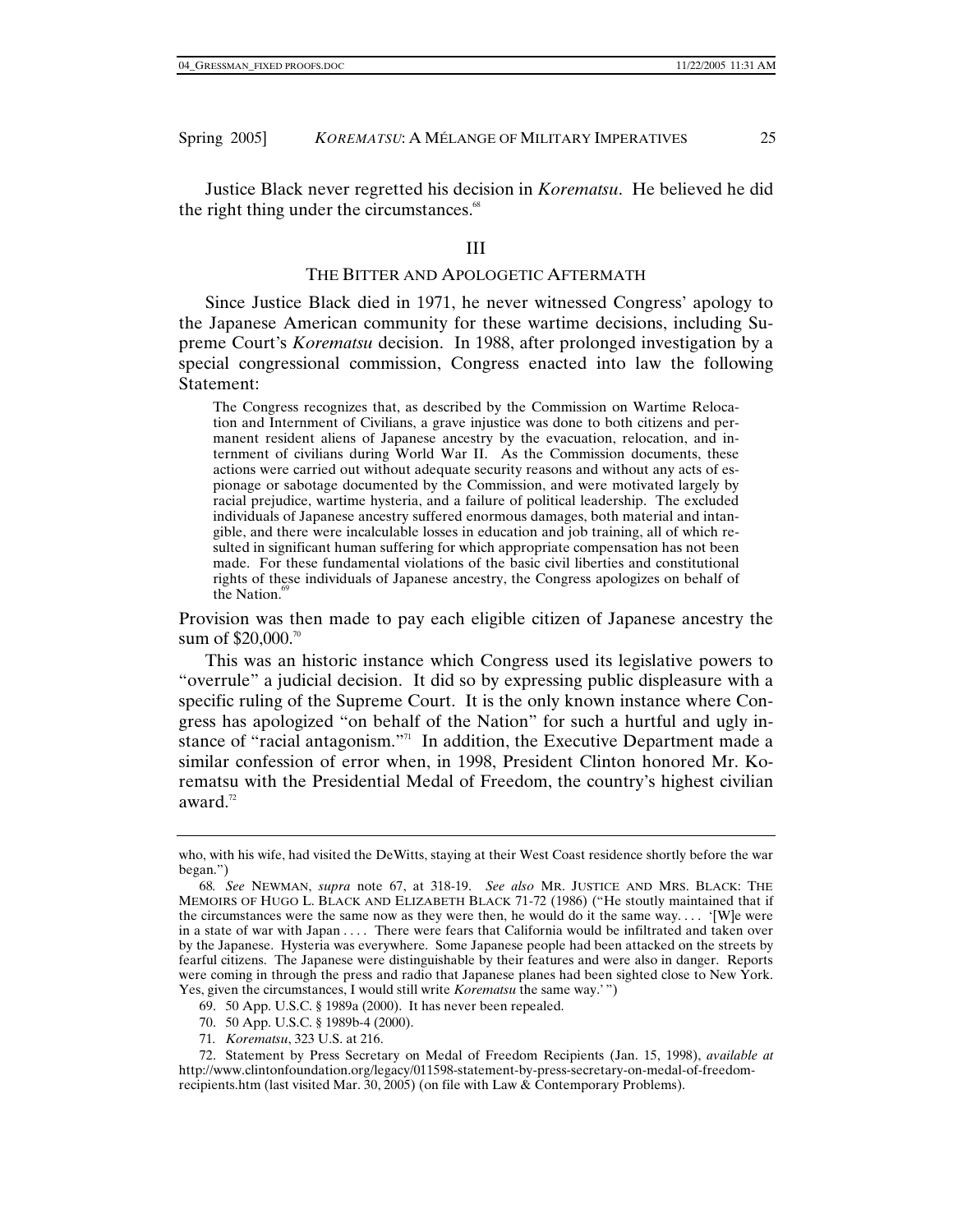Further disrespect for Justice Black's *Korematsu* ruling came about in 1984 and 1987. In those years, lower federal courts, in *coram nobis* proceedings, vacated the convictions of both Mr. Korematsu<sup>3</sup> and Mr. Hirabayashi.<sup>74</sup> They did so on the grounds that the Government, knowing full well that there was no evidence that citizens of Japanese ancestry had committed any acts of espionage or sabotage, deliberately failed to bring such total lack of evidence to the attention of the Supreme Court.<sup>75</sup> Had the Court known of such lack of critical evidence, Justice Black's opinion in *Korematsu* might have been different.<sup>76</sup>

Moreover, many state officials, as well as individuals, who had helped sponsor or give support to the relocation program of citizens of Japanese ancestry, have come to admit their error in doing so. Prominent among those who confessed error was Earl Warren, then the attorney general of California and later Chief Justice of the United States.<sup>77</sup> In his memoirs, published in 1977, the Chief Justice admitted:

I have since deeply regretted the removal order and my own testimony advocating it, because it was not in keeping with our American concept of freedom and the rights of citizens. . . . I was conscience-stricken. It was wrong to react so impulsively, without positive evidence of disloyalty, even though we felt we had a good motive in the security of our state. It demonstrates the cruelty of war when fear, get-tough military psychology, propaganda, and racial antagonism combine with one's responsibility for public security . . . .

. . . Our entire treatment of Japanese-American citizens during the war was regretta $ble \ldots$ 

One can only conclude, as did Professor Schwartz, that Justice Black's opinion in *Korematsu* still ranks as one of the "worst" opinions in the Court's history, despite the "great [ness]" of its author.<sup>79</sup> That "worst [ness]" is traceable in large part to the Court's studied refusal to address the constitutional implications of what one contemporary critic described as "[o]ur war-time treatment of Japanese aliens and citizens of Japanese descent on the West Coast," at treatment that "has been hasty, unnecessary and mistaken."<sup>80</sup> The course of action which America undertook was in no way required or justified by the circum-

 <sup>73.</sup> Korematsu v. United States, 584 F. Supp. 1406 (N.D. Cal. 1984).

 <sup>74.</sup> Hirabayashi v. United States, 828 F.2d 591 (9th Cir. 1987). For the full story, see PETER IRONS, JUSTICE AT WAR (1993). *See also* Neil Gotanda, *The Story of* Korematsu*: The Japanese-American Cases*, *in* CONSTITUTIONAL LAW STORIES 249 (Michael C. Dorf ed., 2004).

<sup>75</sup>*. See* 828 F.2d at 604-08; 584 F. Supp. at 1419.

 <sup>76.</sup> Procedural experts have found at least seven procedural and substance mistakes made by the Court in the *Hirabayashi* and *Korematsu* cases. *See* TENBROEK ET AL., *supra* note 35, at 333–34.

 <sup>77.</sup> THE MEMOIRS OF CHIEF JUSTICE EARL WARREN 144-50 (1977) (published three years after his death in 1974).

<sup>78</sup>*. Id.* at 149.

<sup>79</sup>*. See* SCHWARTZ, *supra* note 2, at 4, 69.

 <sup>80.</sup> Eugene V. Rostow, *The Japanese American Cases—A Disaster*, 54 YALE L.J. 489 (1945). *See also* Eugene V. Rostow, *Our Worst Wartime Mistake*, 191 HARPER'S MAG. 193 (1945); Nanette Dembitz, *Racial Discrimination and the Military Judgment: The Supreme Court's Korematsu and Endo Decisions*, 45 COLUM. L. REV. 175 (1945). Nanette Dembitz was a niece of Justice Louis Dembitz Brandeis.